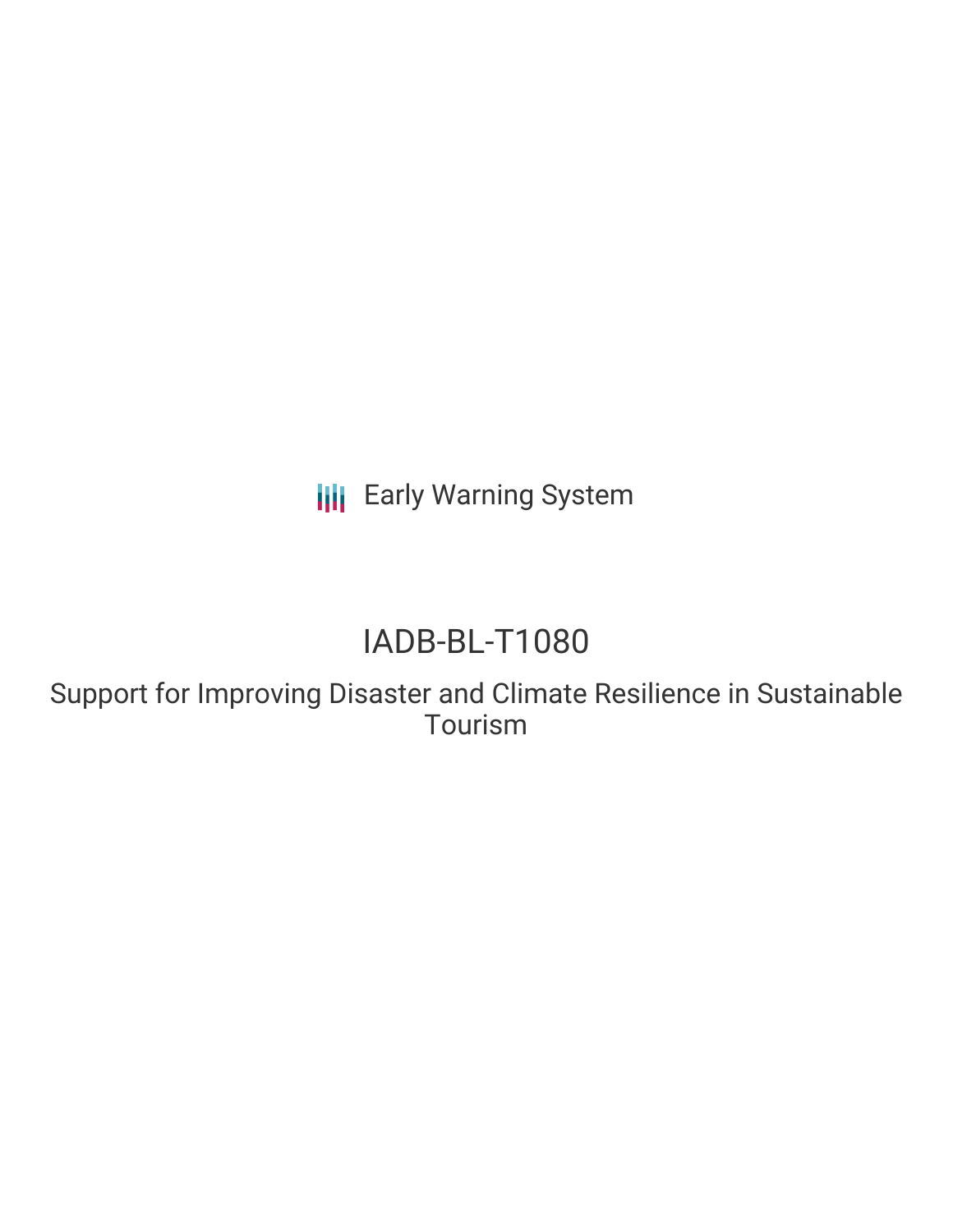

## Early Warning System Support for Improving Disaster and Climate Resilience in Sustainable Tourism

### **Quick Facts**

| <b>Countries</b>               | <b>Belize</b>                          |
|--------------------------------|----------------------------------------|
| <b>Financial Institutions</b>  | Inter-American Development Bank (IADB) |
| <b>Status</b>                  | Approved                               |
| <b>Bank Risk Rating</b>        | C                                      |
| <b>Voting Date</b>             | 2016-05-18                             |
| <b>Sectors</b>                 | <b>Technical Cooperation</b>           |
| <b>Investment Type(s)</b>      | Grant                                  |
| <b>Investment Amount (USD)</b> | \$ 0.70 million                        |
| <b>Project Cost (USD)</b>      | \$ 0.70 million                        |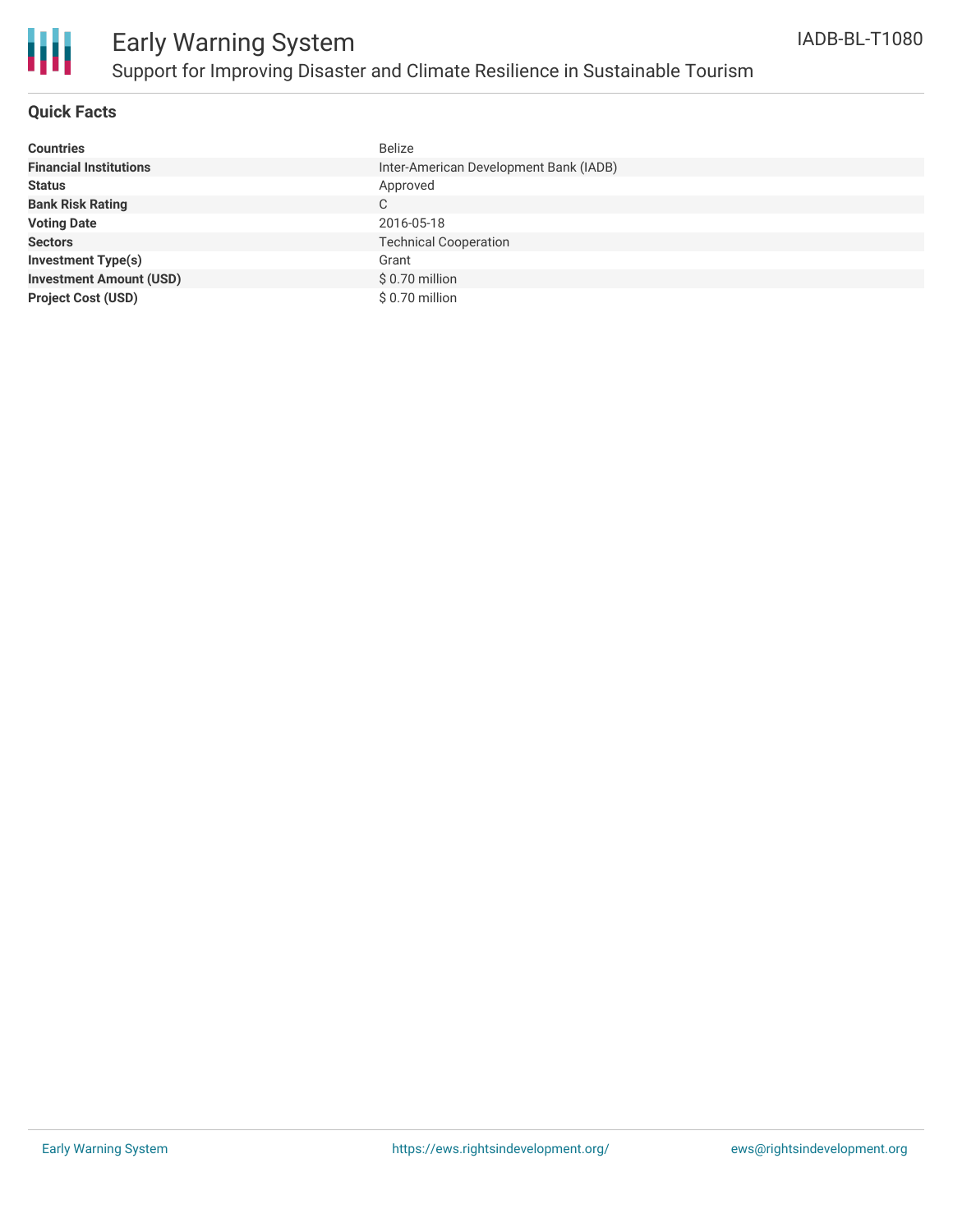



### **Project Description**

According to the IDB, this project will support the Sustainable Tourism Program II in its aim to mainstream disaster and climate resilience in tourism destination planning in Belize. This TC aims to develop the shoreline stabilization measures for Coroza and set precedent in further coastal studies considered by STP II including studying coastal risk baselines, designing and conducting feasibility analysis, and build capacity in coastal risk reduction and shoreline stabilization. The operation supports sustainable development in small countries and recognizes climate change's impacts on them.

For a full description, see original disclosure.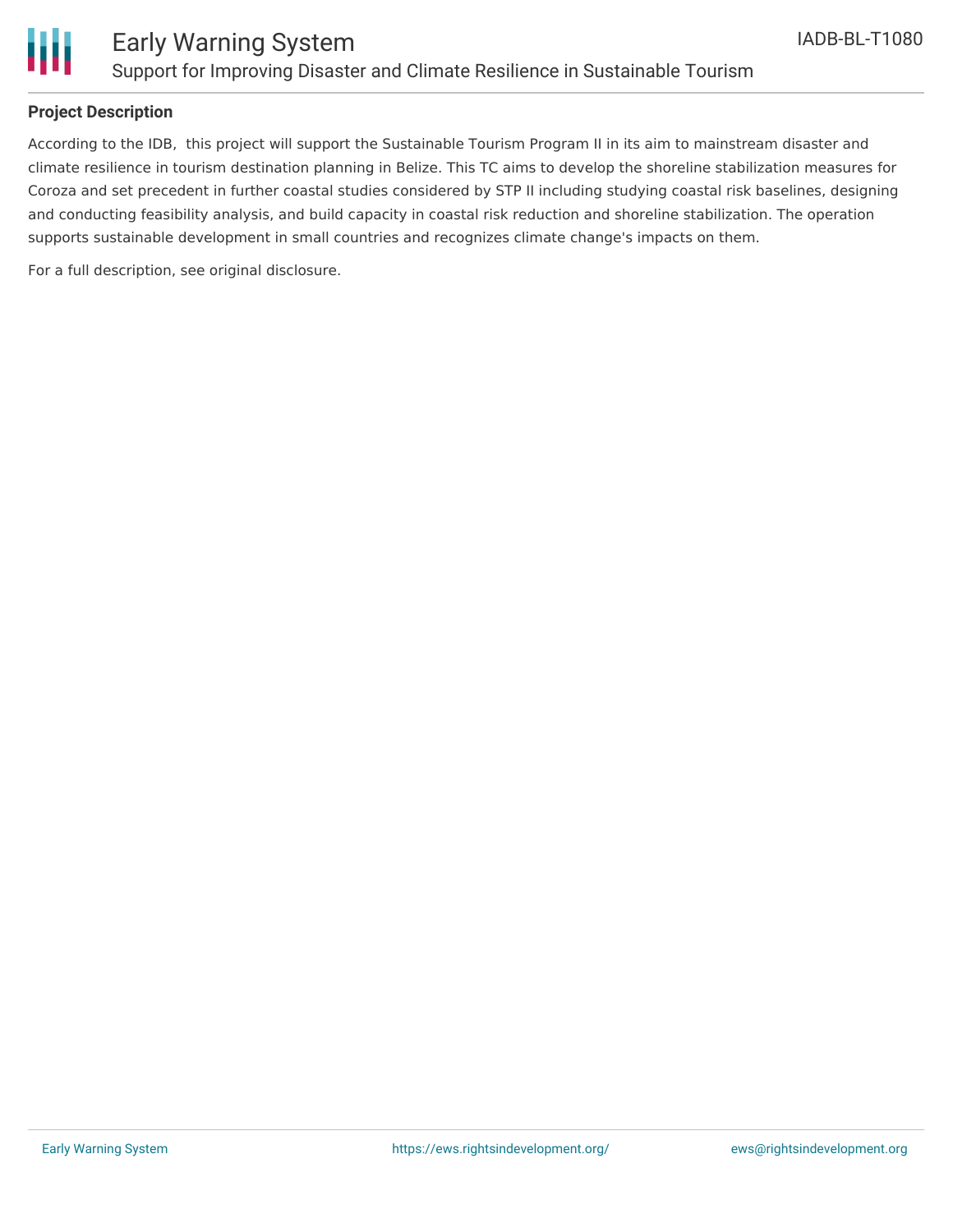

### Early Warning System Support for Improving Disaster and Climate Resilience in Sustainable Tourism

#### **Investment Description**

• Inter-American Development Bank (IADB)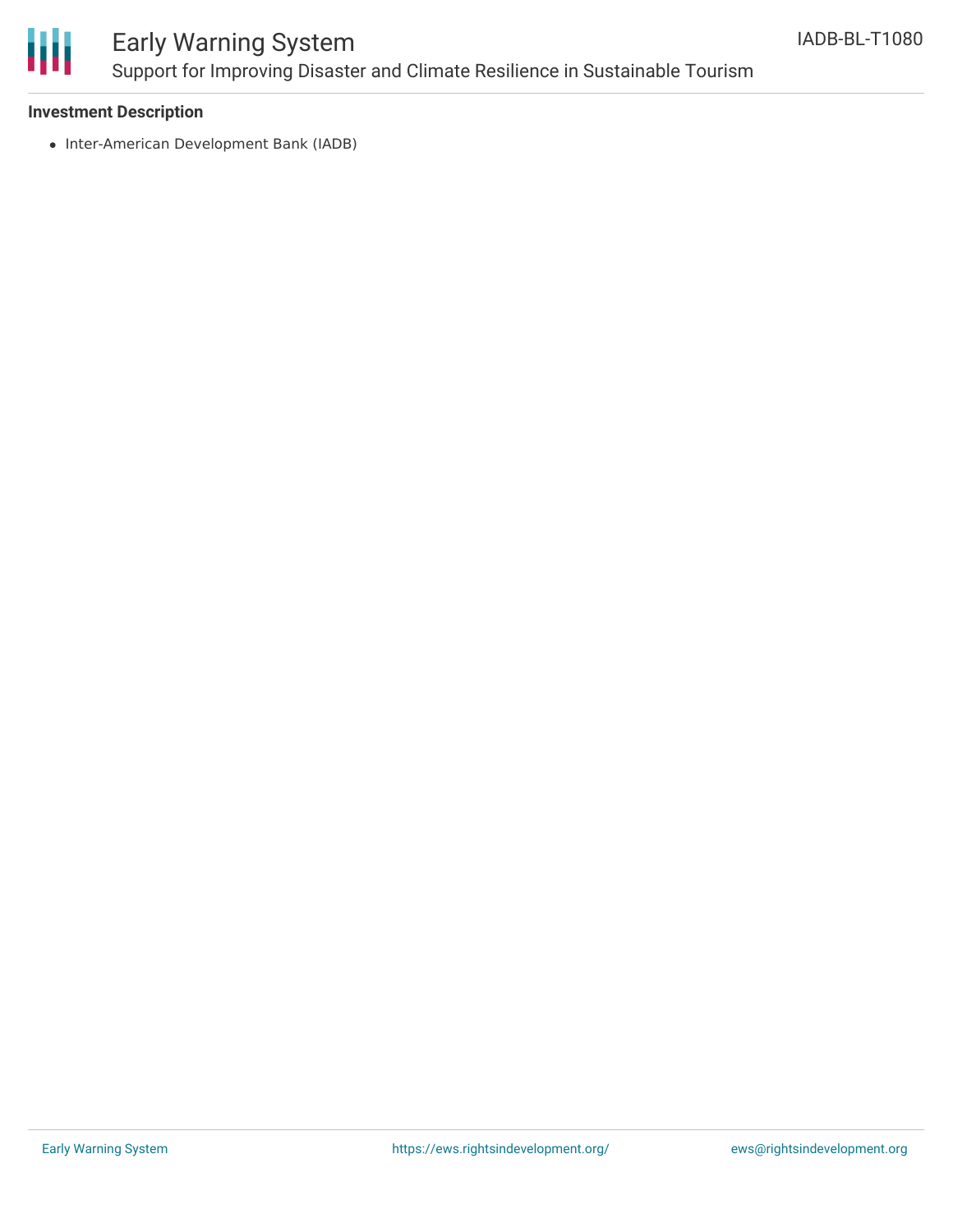

#### **Contact Information**

#### ACCOUNTABILITY MECHANISM OF IADB

The Independent Consultation and Investigation Mechanism (MICI) is the independent complaint mechanism and fact-finding body for people who have been or are likely to be adversely affected by an Inter-American Development Bank (IDB) or Inter-American Investment Corporation (IIC)-funded project. If you submit a complaint to MICI, they may assist you in addressing the problems you raised through a dispute-resolution process with those implementing the project and/or through an investigation to assess whether the IDB or IIC is following its own policies for preventing or mitigating harm to people or the environment. You can submit a complaint by sending an email to MICI@iadb.org. You can learn more about the MICI and how to file a complaint at http://www.iadb.org/en/mici/mici,1752.html (in English) or http://www.iadb.org/es/mici/mici,1752.html (Spanish).